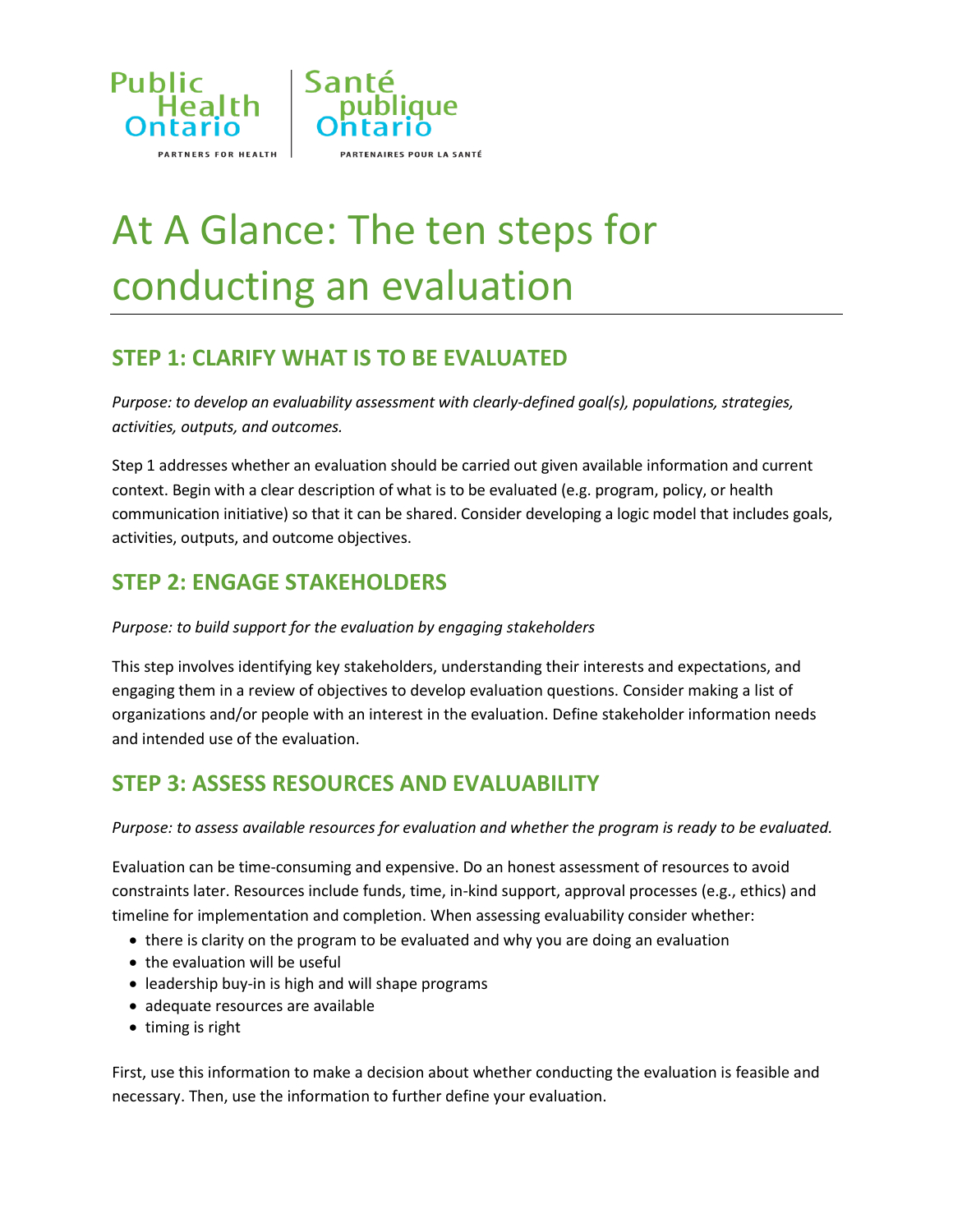#### **STEP 4: DETERMINE YOUR EVALUATION QUESTIONS**

#### *Purpose: to help identify and determine questions to meet your evaluation goals.*

Involve as many stakeholders as possible to ensure all needs are met. Consider: logic model contents, stage of development (e.g., planning, implementation, or completion stage), evaluations already completed, decisions needed, stakeholder interests, and resources. Consider type of evaluation needed. Formative evaluation is typically used in development and planning of a strategy. Process evaluation addresses the extent to which an intervention is implemented as planned and reaching intended populations. Outcome evaluation measures a program's success in meeting its goals and objectives.

## **STEP 5: DETERMINE APPROPRIATE METHODS OF MEASUREMENT AND PROCEDURES**

*Purpose: to identify the most feasible and credible methods to use and how data will be collected.*

Consider: purpose, evaluation questions, feasibility of data access, realiability of data, who will use data, stakeholder expectations, and what is already being captured. Develop a data collection plan that includes: what to measure (indicators), when to collect data (before/after/both), how to collect data (qualitative/quantitative/both) and from whom to collect data (specific sub-groups/representative sample of population of interest). Think about the ethical issues involved in data collection (e.g. anonymity of data, confidentiality, and informed consent) and take appropriate steps.

#### **STEP 6: DEVELOP EVALUATION PLAN**

*Purpose: to identify specific evaluation activities, tasks, roles, resource allocations, and deadlines.*

Evaluation plans detail how programs, policies, or health communication initiatives will be monitored and evaluated, and how results will be used, providing transparency to stakeholders and funders. A data collection matrix can be part of your evaluation plan. A matrix generally includes information gathered from previous steps: evaluation questions and link to logic model (if applicable), indicators, methods, data sources, timelines, roles and responsibilities, and how data will be analyzed (optional). In Step 9 you will develop your dissemination plan, which can be added to the evaluation plan once completed.

#### **STEP 7: COLLECT DATA**

*Purpose: to collect credible evidence to answer each evaluation question - results and recommendations depend upon data quality.*

Develop data collection tools (survey, interview guide, etc.) and procedures and train data collectors. Consider whether incentives are appropriate and brainstorm ways to enhance response rates. To ensure validity, pilot test tools and procedures and closely monitor data gathered. If issues arise, modify tools and procedures and document changes. Computerize data collection to facilitate analysis if appropriate.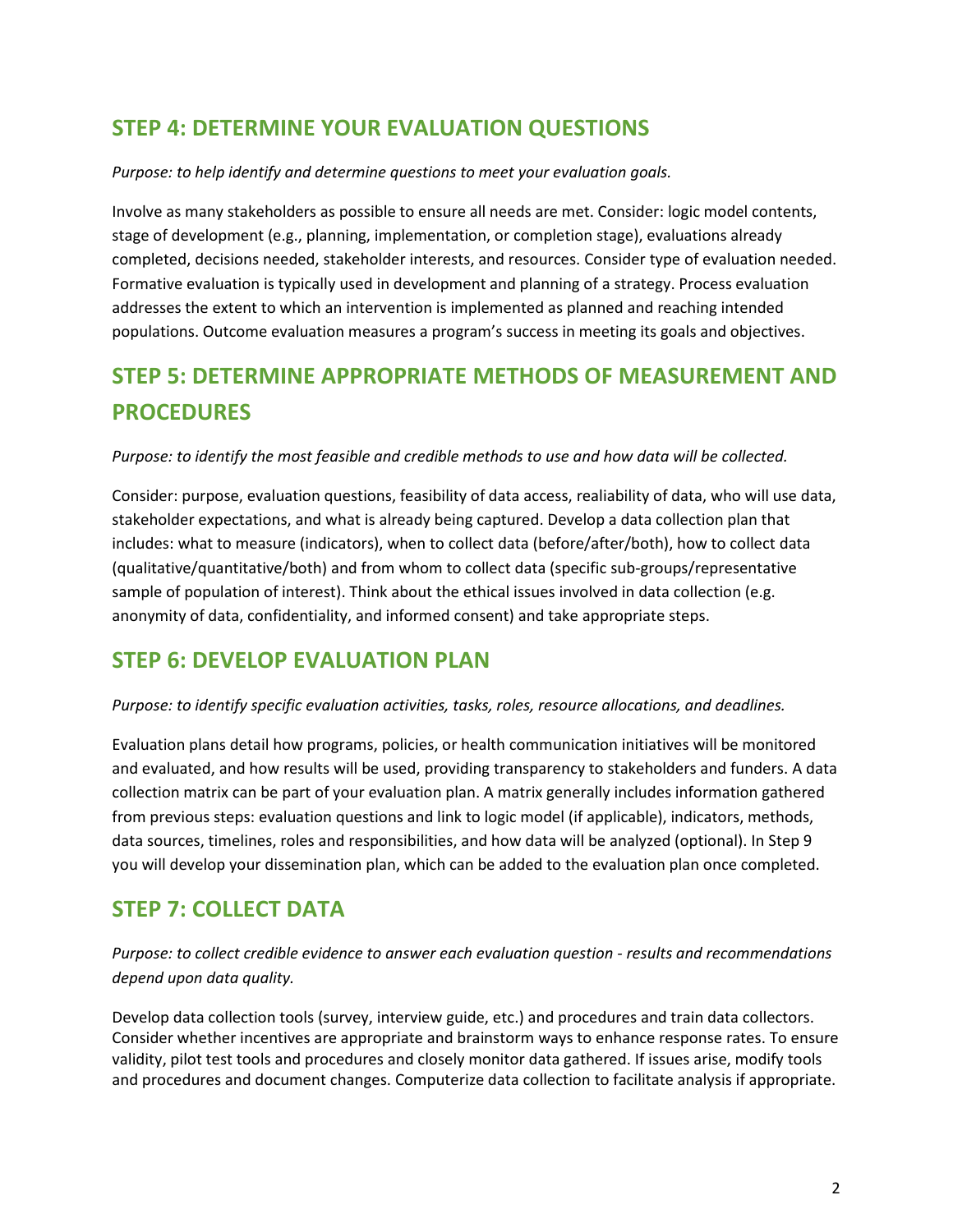#### **STEP 8: PROCESS DATA AND ANALYZE RESULTS**

*Purpose: to enter data, check quality and consistency of data entry and analyze data to identify your evaluation results.*

Implement strategies to review data quality during and after data collection. *During data collection*, look closely at the first wave of responses and number of 'no response' or refusals, and keep data collectors and the evaluation lead connected. *After data collection*, enter data and double check quality and consistency of entry, sort to find missing, high or low values (quantitative), and check content by reviewing transcripts entered (qualitative). Organize data in a format that can be summarized and interpreted. Analyze by conducting statistical analysis of quantitative data; identify themes in qualitative data. This is a technical step - enlist expert support when possible. This sets the stage for interpretation.

#### **STEP 9: INTERPRET AND DISSEMINATE RESULTS**

*Purpose: to interpret and share your evaluation findings, engaging stakeholders so that they can help identify recommendations.*

Anchor the interpretation to the original evaluation questions. Create a list of recommended actions that address your outcomes, and use this information to create the materials to communicate your findings. Presentation of findings can take many forms such as a written report, slide show presentation, and/or as a short informational video. Visual aids can be powerful methods for communicating evaluation results. Make results available to various stakeholders and audiences. Tailor what is disseminated to their specific interest in the evaluation and how they plan to use the results.

#### **STEP 10: APPLY EVALUATION FINDINGS**

*Purpose: to use your evaluation results.*

Review recommendations with stakeholders to identify actionable outcomes and discuss what has been learned from conducting the evaluation and next steps to incorporate results. Prioritize actions and develop an action plan as a group. Consider evaluating your evaluation (meta-evaluation). You may ask stakeholders to reflect on the process and/or the outcomes, to improve the process moving forward.